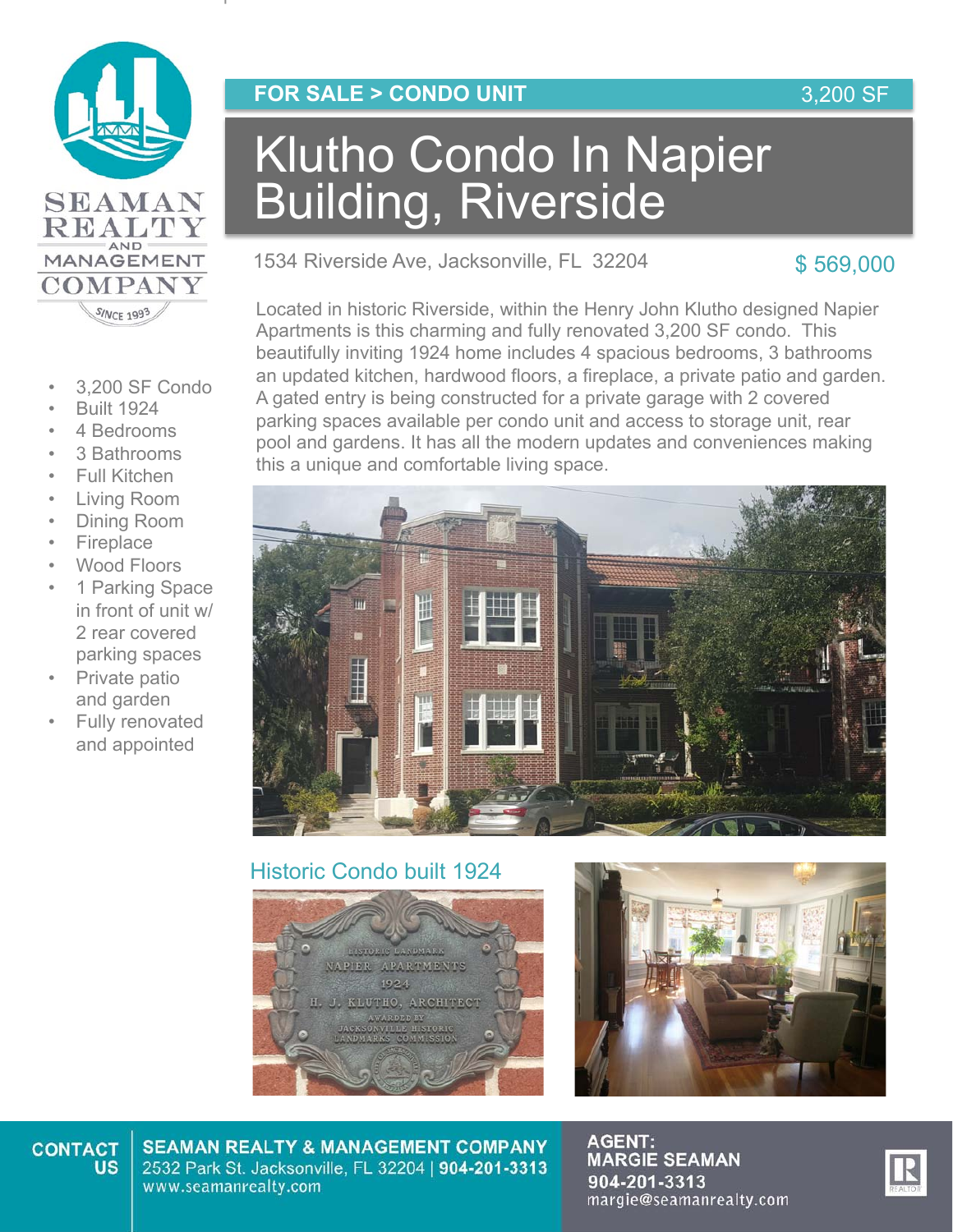

REALTY MANAGEMENT

**COMPANY** SINCE 1993

• 3,200 SF Condo

• Built 1924 4 Bedrooms • 3 Bathrooms Full Kitchen • Living Room • Dining Room **Fireplace** Wood Floors 1 Parking Space in front of unit w/ 2 rear covered parking spaces • Private patio and garden Fully renovated and appointed

### **FOR SALE > CONDO UNIT**

### 3,200 SF

# **Interior Pictures HILCHOF FICLUTCO**<br>Klutho Condo in Napier Building Interior Pictures

1534 Riverside Ave, Jacksonville, FL 32204 \$569,000





Spacious Living Room with Fireplace



### Renovated Kitchen with Stainless Steel Appliances









#### **CONTACT US**

**SEAMAN REALTY & MANAGEMENT COMPANY** 2532 Park St. Jacksonville, FL 32204 | 904-201-3313 www.seamanrealty.com

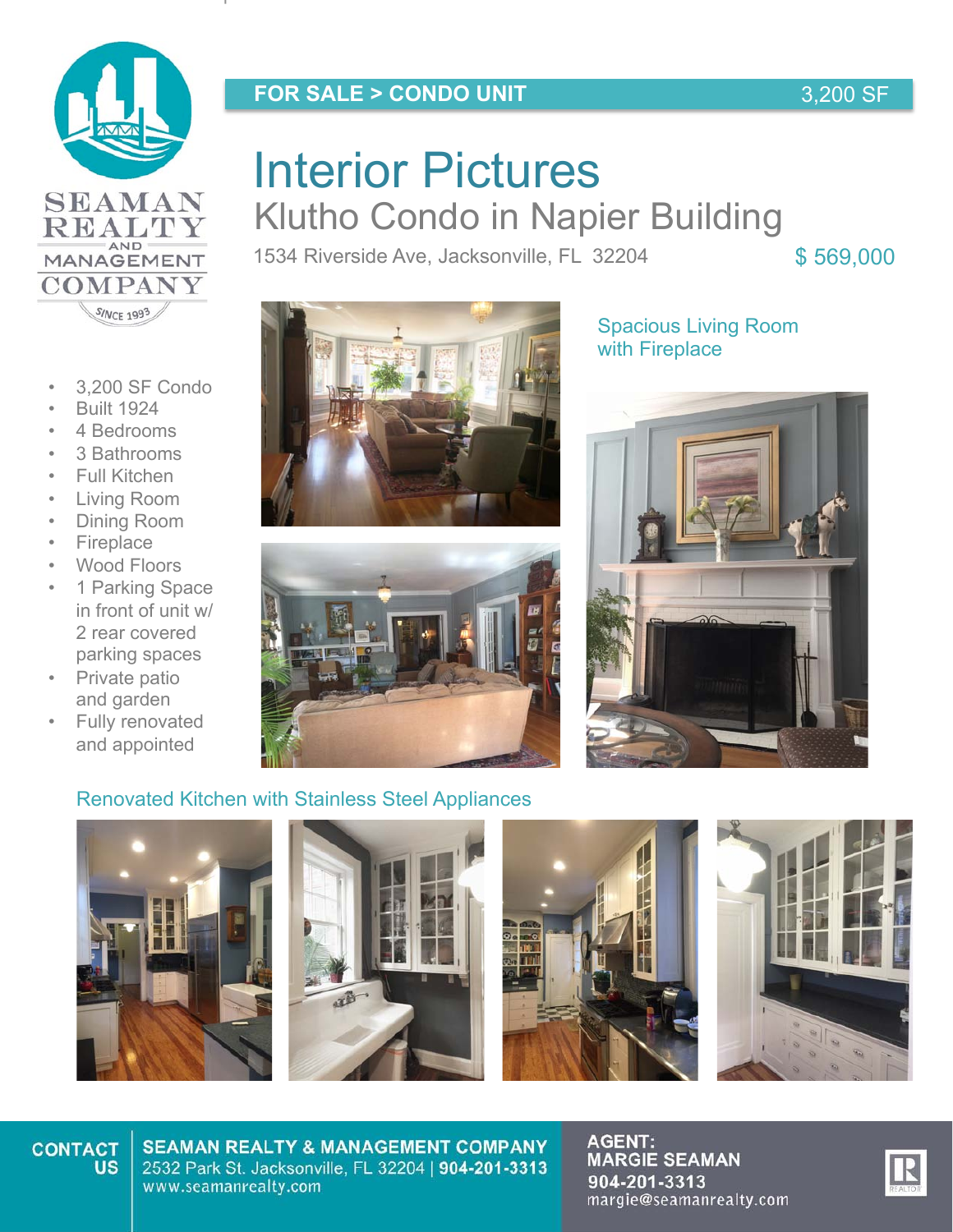

REALTY MANAGEMENT

**COMPANY** SINCE 1993

### **FOR SALE > CONDO UNIT**

# **Interior Pictures HILCHOF FICLUTCO**<br>Klutho Condo in Napier Building Interior Pictures

1534 Riverside Ave, Jacksonville, FL 32204 \$569,000

3,200 SF

## Family Room/TV Room



- Built 1924
- 4 Bedrooms
- 3 Bathrooms
- Full Kitchen
- Living Room
- Dining Room
- **Fireplace**
- Wood Floors
- 1 Parking Space in front of unit w/ 2 rear covered parking spaces
- **Private patio** and garden
- **Fully renovated** and appointed



![](_page_2_Picture_19.jpeg)

### Hallway to Bedrooms

### Large Dining Room

![](_page_2_Picture_22.jpeg)

![](_page_2_Picture_23.jpeg)

#### **CONTACT US**

**SEAMAN REALTY & MANAGEMENT COMPANY** 2532 Park St. Jacksonville, FL 32204 | 904-201-3313 www.seamanrealty.com

![](_page_2_Picture_27.jpeg)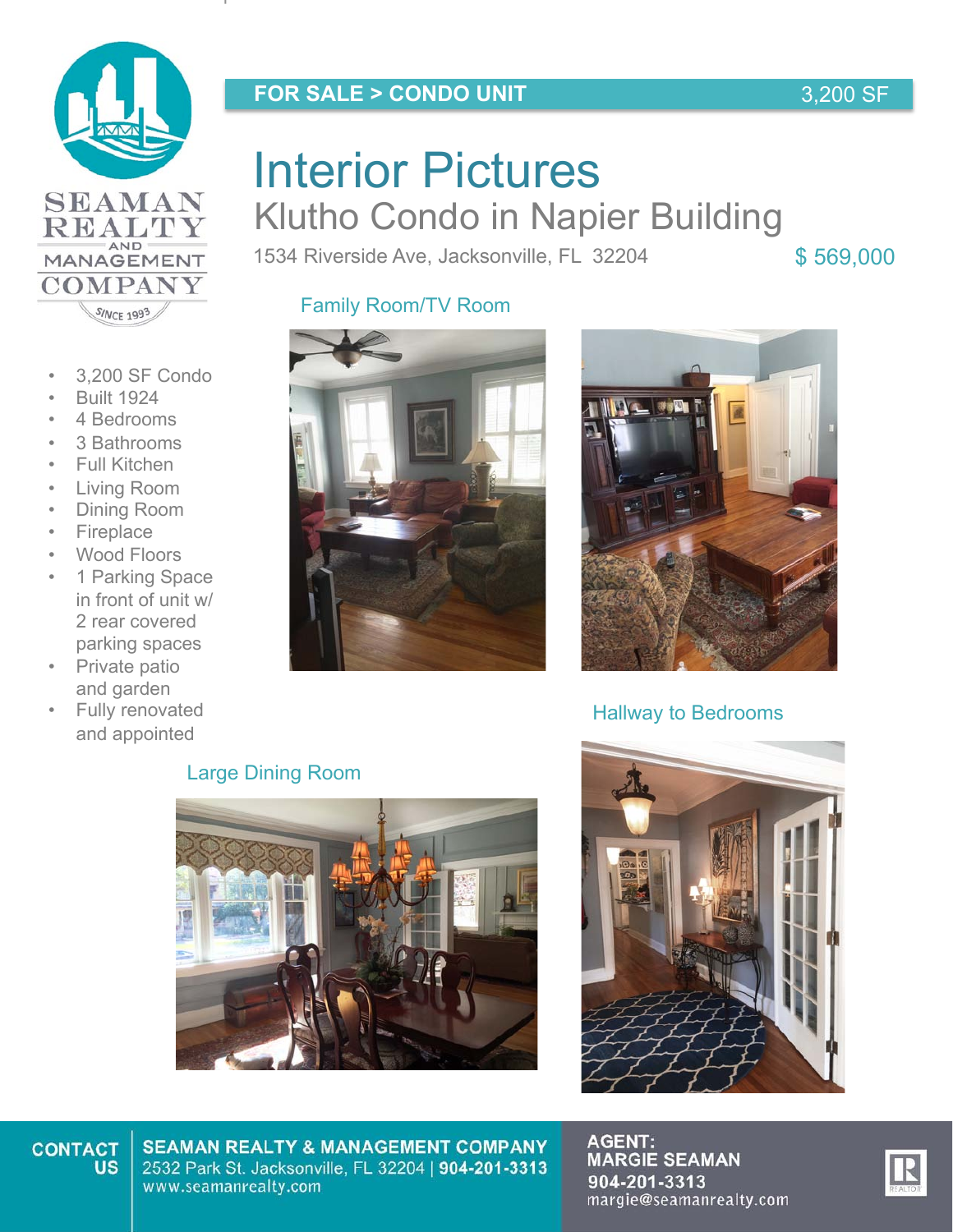![](_page_3_Picture_0.jpeg)

REALTY MANAGEMENT

**COMPANY** SINCE 1993

### **FOR SALE > CONDO UNIT**

### 3,200 SF

# **Interior Pictures HILCHOF FICLUTCO**<br>Klutho Condo in Napier Building Interior Pictures

1534 Riverside Ave, Jacksonville, FL 32204 \$569,000

- 3,200 SF Condo
- Built 1924
- 4 Bedrooms
- 3 Bathrooms
- Full Kitchen
- Living Room
- Dining Room
- Fireplace
- Wood Floors
- 1 Parking Space w/option to rent additional parking spaces monthly
- Private patio and garden
- Fully renovated and appointed

![](_page_3_Picture_18.jpeg)

![](_page_3_Picture_19.jpeg)

![](_page_3_Picture_20.jpeg)

### Bathroom #1

![](_page_3_Picture_22.jpeg)

![](_page_3_Picture_23.jpeg)

#### **CONTACT US**

**SEAMAN REALTY & MANAGEMENT COMPANY** 2532 Park St. Jacksonville, FL 32204 | 904-201-3313 www.seamanrealty.com

![](_page_3_Picture_27.jpeg)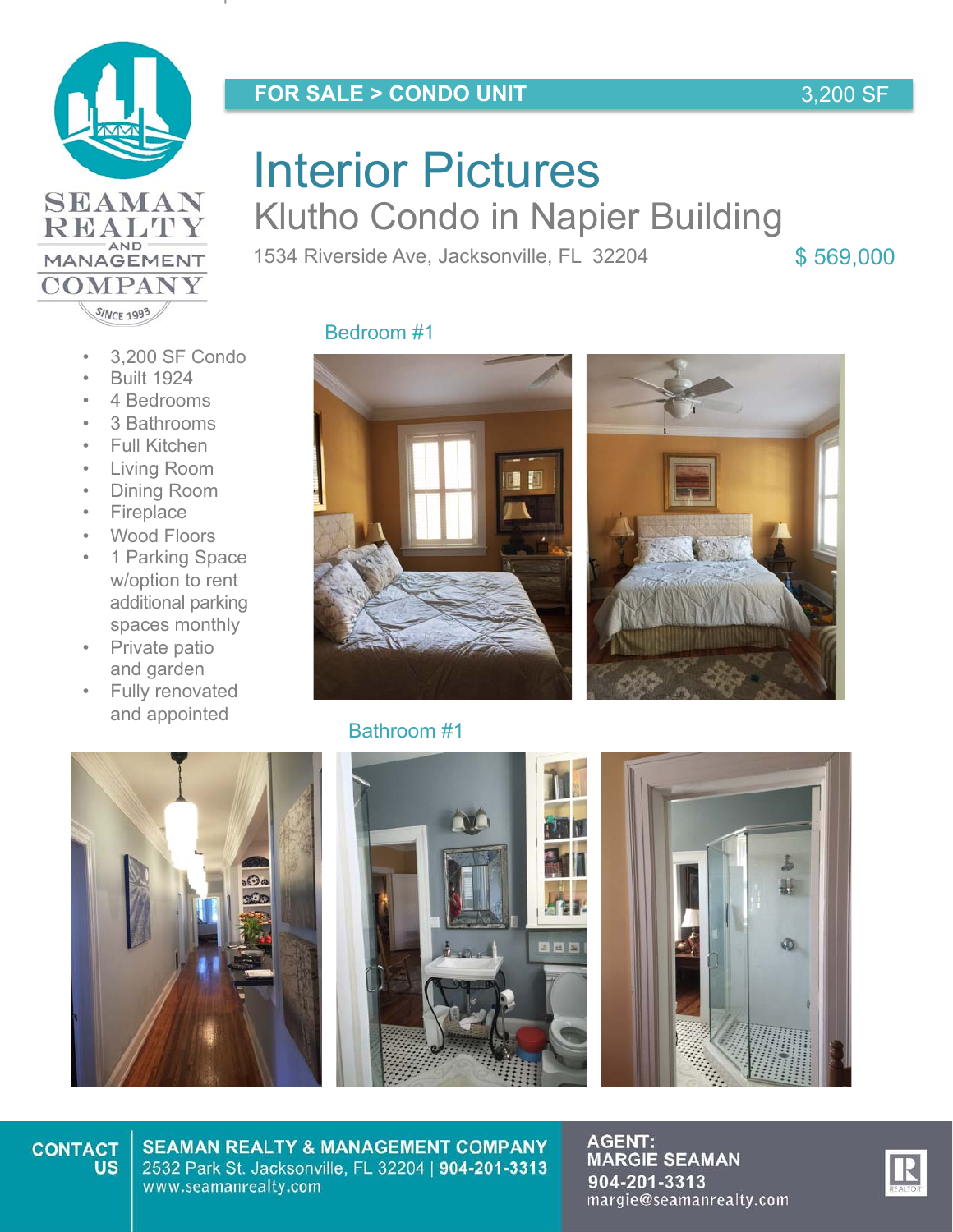![](_page_4_Picture_0.jpeg)

### **FOR SALE > CONDO UNIT**

3,200 SF

## **SEAMAN REALTY** MANAGEMENT **COMPANY** SINCE 1993

# **Interior Pictures HILCHOF FICLUTCO**<br>Klutho Condo in Napier Building Interior Pictures

1534 Riverside Ave, Jacksonville, FL 32204 \$569,000

### • 3,200 SF Condo

- Built 1924
- 4 Bedrooms
- 3 Bathrooms
- Full Kitchen
- Living Room
- Dining Room
- Fireplace
- Wood Floors
- 1 Parking Space in front of unit w/ 2 rear covered parking spaces
- Private patio and garden
- Fully renovated and appointed

![](_page_4_Picture_19.jpeg)

![](_page_4_Picture_20.jpeg)

### Bedroom #2 with lots of natural light

![](_page_4_Picture_22.jpeg)

![](_page_4_Picture_23.jpeg)

#### **CONTACT US**

**SEAMAN REALTY & MANAGEMENT COMPANY** 2532 Park St. Jacksonville, FL 32204 | 904-201-3313 www.seamanrealty.com

![](_page_4_Picture_27.jpeg)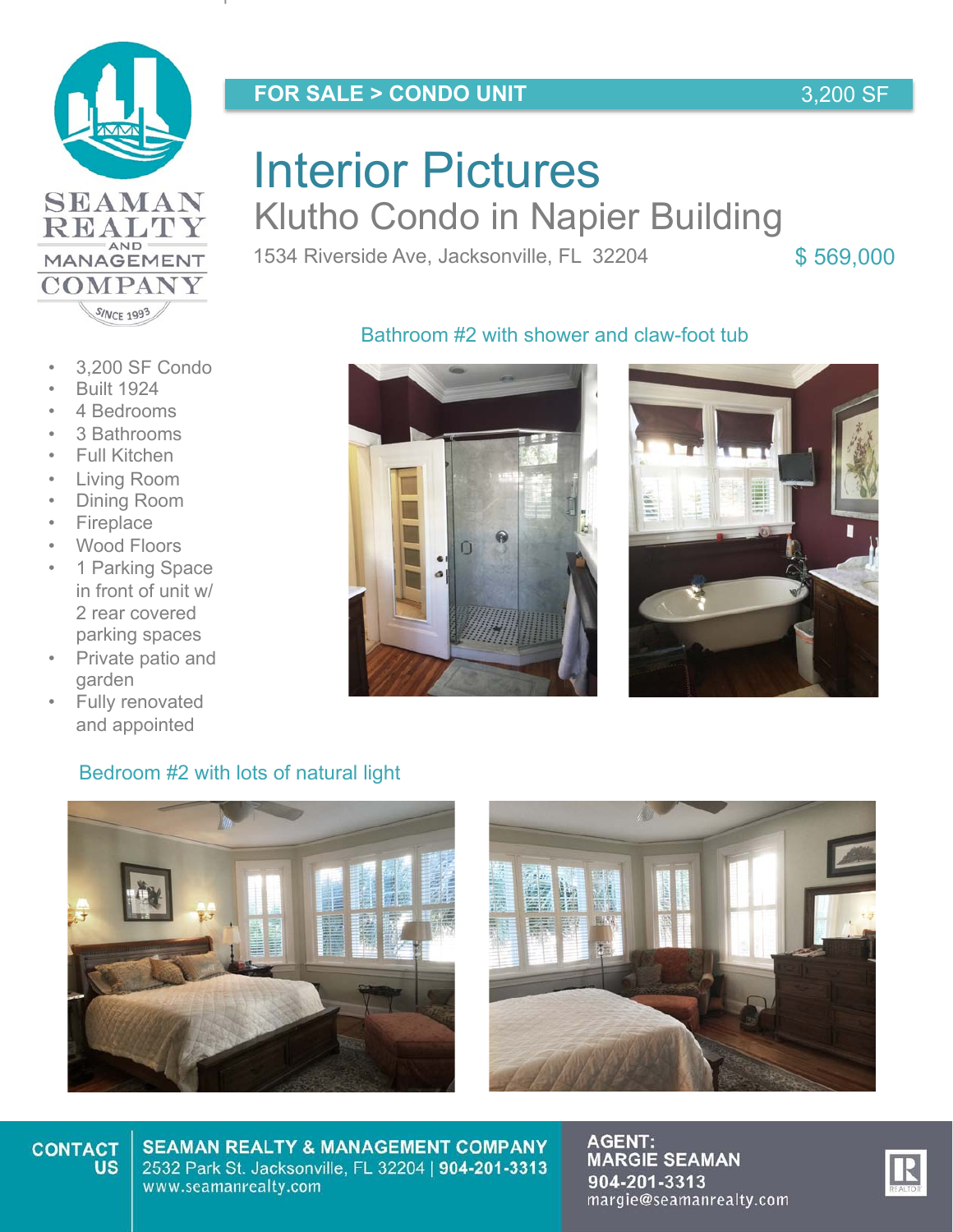![](_page_5_Picture_0.jpeg)

### **FOR SALE > CONDO UNIT**

### 3,200 SF

## **SEAMAN** REALTY MANAGEMENT **COMPANY** SINCE 1993

# **Interior Pictures HILCHOF FICLUTCO**<br>Klutho Condo in Napier Building Interior Pictures

1534 Riverside Ave, Jacksonville, FL 32204 \$569,000

- 3,200 SF Condo
- Built 1924
- 4 Bedrooms
- 3 Bathrooms
- Full Kitchen
- Living Room
- Dining Room
- Fireplace
- Wood Floors
- 1 Parking Space w/option to rent additional parking spaces monthly
- Private patio and garden
- Fully renovated and appointed

![](_page_5_Picture_19.jpeg)

![](_page_5_Picture_20.jpeg)

![](_page_5_Picture_22.jpeg)

![](_page_5_Picture_23.jpeg)

### Hallway Stacked washer dryer

![](_page_5_Picture_25.jpeg)

#### **CONTACT US**

**SEAMAN REALTY & MANAGEMENT COMPANY** 2532 Park St. Jacksonville, FL 32204 | 904-201-3313 www.seamanrealty.com

![](_page_5_Picture_29.jpeg)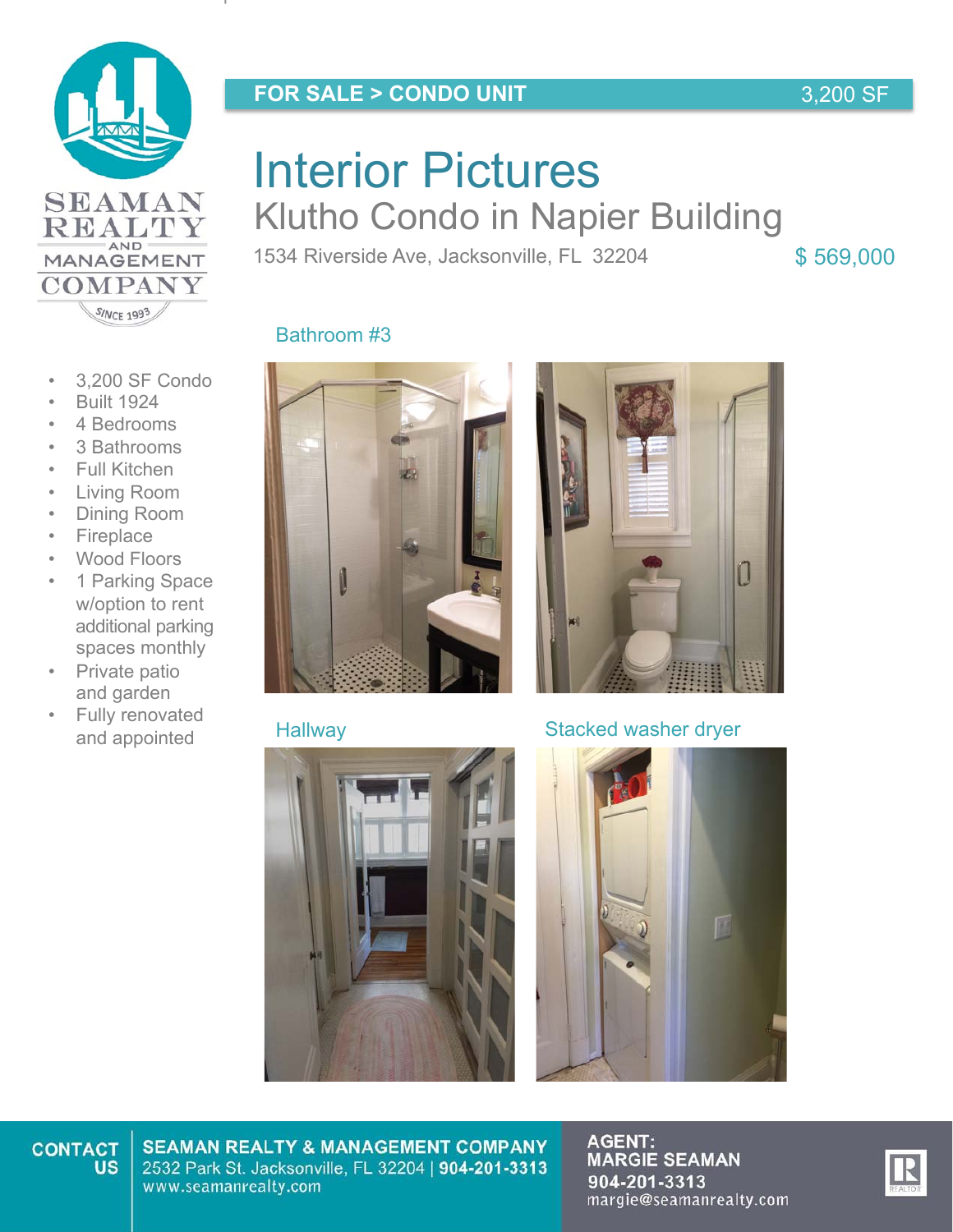![](_page_6_Picture_0.jpeg)

![](_page_6_Picture_1.jpeg)

**COMPANY** SINCE 1993

# Condo Survey Klutho Condo in Napier Building

1534 Riverside Ave, Jacksonville, FL 32204 \$569,000

- 3,200 SF Condo
- Built 1924
- 4 Bedrooms
- 3 Bathrooms
- **Full Kitchen**
- Living Room
- Dining Room
- **Fireplace**
- Wood Floors
- 1 Parking Space in front of unit w/ 2 rear covered parking spaces
- Private patio and garden
- Fully renovated and appointed

 $100.00$ 

 $57$ 

COMMX

### $6.02^{0.00^{0.6}6}$  3.20019200 W.  $39.35'$  $21°08'00"k$ .  $14.3$  $14.3$  $1,57$  $4/c$  $\Box$  $152.53$  $135.25$  $56.3$ 54 П  $4/c$ п  $U.68°55'00"W.$  $\Delta/c$ 60°55' W"E. □  $2STY$ BRICK  $0^{3}$ BASEMENT #1530  $32.2$  (FFE: 17.44) cov.  $\epsilon$ o  $18.2$  $14.1$ Æ.

 $\mu$  zi'  $\omega$   $\omega$   $\epsilon$ . RIVERSIDE

 $100.00'$ 

AVE

**SEAMAN REALTY & MANAGEMENT COMPANY** 2532 Park St. Jacksonville, FL 32204 | 904-201-3313 www.seamanrealty.com

**AGENT:<br>MARGIE SEAMAN** 904-201-3313 margie@seamanrealty.com

![](_page_6_Picture_23.jpeg)

3,200 SF

**CONTACT US**